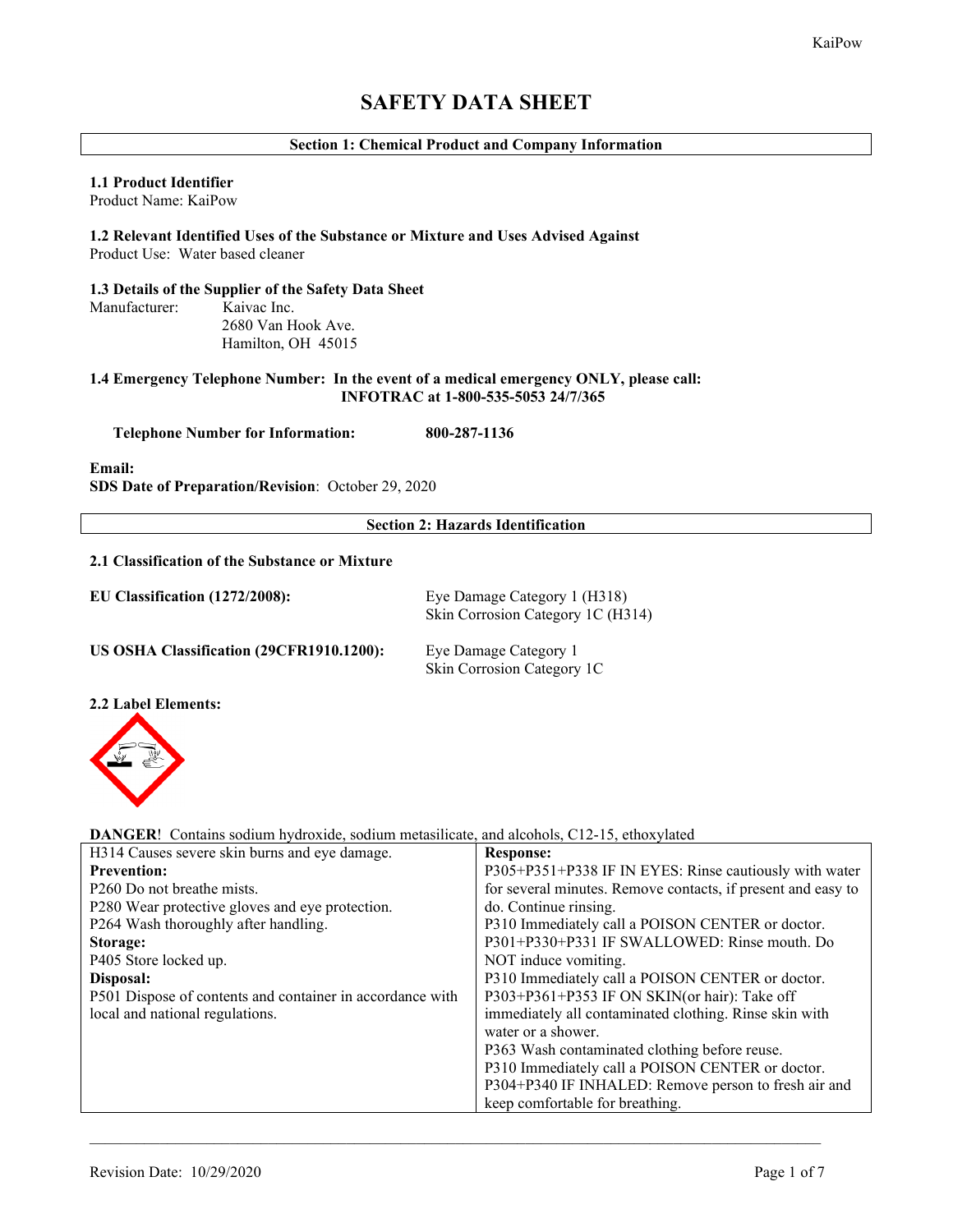## P310 Immediately call a POISON CENTER or doctor.

## **2.3 Other Hazards:** None identified

## **Section 3: Composition/Information on Ingredients**

## **3.2 Mixture**

| Component                | <b>CAS Number/</b><br><b>EINECS Number.</b> | Amount    | <b>EU/GHS Classification (1272/2008)</b> |
|--------------------------|---------------------------------------------|-----------|------------------------------------------|
| Alcohols, C8             | 64366-70-7                                  | $2 - 8\%$ | Eye Damage 1 (H318)                      |
| Ethoxylated/Propoxylated |                                             |           | Aquatic Acute 1 (H400)                   |
|                          |                                             |           | Aquatic Chronic 3 (H412)                 |
| Sodium Hydroxide         | 1310-73-2/215-185-5                         | $1 - 5\%$ | Eye Damage 1 (H318)                      |
|                          |                                             |           | Skin Corrosion 1A (H314)                 |
| Sodium Metasilicate      | 6834-92-0/229-912-9                         | $1 - 3\%$ | Eye Damage 1 (H318)                      |
| Anhydrous                |                                             |           | Skin Corrosion 1B (H314)                 |
|                          |                                             |           | STOT SE $3$ (resp) (H $335$ )            |
|                          |                                             |           | Metal Corrosion 1 (H290)                 |
| Chelating agent          | 68478-65-9 / 270-830-8                      | $<3\%$    | Eye Irritant 2A (H319)                   |
|                          |                                             |           | Skin Irritant 2 (H315)                   |
| Fragrance                | 78330-21-9                                  | $<1\%$    | Eye Damage 1 (H318)                      |
|                          |                                             |           | Skin Irritant 2 (H315)                   |

Refer to Section 16 for Full Text of GHS Classes and H Statements The exact percentages are a trade secret.

## **Section 4: First Aid Measures**

## **4.1 Description of First Aid Measures**

## **First Aid**

**Eyes**: Immediately flush eyes with water for at least 20 minutes while lifting the upper and lower lids. Get immediate medical attention.

**Skin:** Immediately wash with soap and water until no trace of the chemical remains. Remove contaminated clothing and launder before reuse. Get immediate medical attention.

**Ingestion:** If conscious, rinse mouth with water and give 1 glass of water to dilute. Do not induce vomiting. Never give anything by mouth to a person who is unconscious or convulsing. Get immediate medical attention

**Inhalation:** Remove to fresh air. If breathing has stopped give artificial respiration. If breathing is difficult have qualified personnel administer oxygen. Get immediate medical attention..

## **See Section 11 for more detailed information on health effects.**

**4.2 Most Important symptoms and effects, both acute and delayed:** Causes severe eye irritation or burns with possible corneal damage and blindness. Skin contact may cause severe irritation or burns. Vapors or mists may cause irritation mucous membranes and respiratory tract with possible pulmonary edema. Ingestion may cause gastrointestinal corrosion, abdominal pain, nausea, shock or death.

**4.3 Indication of any immediate medical attention and special treatment needed:** Medical treatment is required for all incidents of contact or exposure.

**Section 5: Fire Fighting Measures**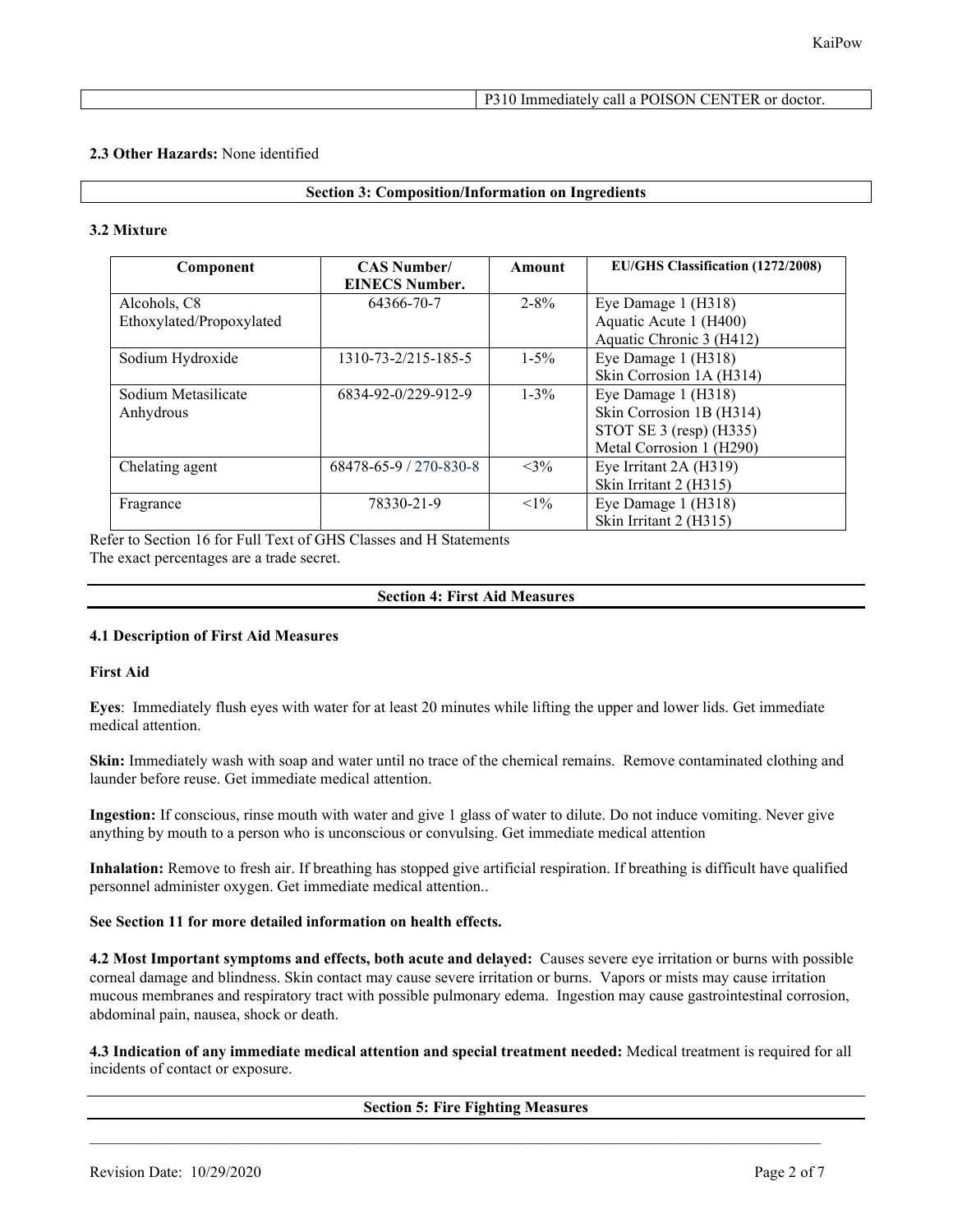**5.1 Extinguishing Media:** Use any media that is suitable for the surrounding fire.

**5.2 Special Hazards Arising from the Substance or Mixture:** Not flammable or combustible. Hazardous decomposition products may yield sodium and carbon oxides.

**5.3 Advice for Fire-Fighters:** Firefighters should wear positive pressure self- contained breathing apparatus and full protective clothing for fires in areas where chemicals are used or stored.

## **Section 6: Accidental Release Measures**

## **6.1 Personal Precautions, Protective Equipment and Emergency Procedures:**

Wear appropriate protective clothing as needed to prevent eye and skin contact.

**6.2 Environmental Precautions:** Avoid contamination of water supplies and environmental releases. Report spills as required to authorities.

**6.3 Methods and Material for Containment and Cleaning Up:** Contain and collect spill with inert materials such as commercial absorbent, sand or earth. Place in a suitable container for disposal. If permitted, neutralize and flush to sewer.

## **6.4 Reference to Other Sections:**

Refer to Section 13 for disposal information and Section 8 for protective equipment.

## **Section 7: Handling and Storage**

#### **7.1 Precautions for Safe Handling:**

Prevent eye and skin contact. Do not breathe spray mists. Use only with appropriate protective equipment. Immediately remove and launder contaminated clothing before re-use. Wash thoroughly after handling and before eating, drinking, smoking or using toilet facilities.

**7.2 Conditions for Safe Storage, Including any Incompatibilities:** Store in a cool, well-ventilated area away from incompatible materials.

## **7.3 Specific end use(s):**

**Industrial uses:** None identified **Professional uses:** None identified

#### **Section 8: Exposure Controls / Personal Protection**

#### **8.1 Control Parameters:**

| <b>Chemical Name</b>     | <b>US OEL</b>     | EU IOEL          | UK OEL                            | <b>DFG MAK</b> | <b>Biological Limit</b><br>Value |
|--------------------------|-------------------|------------------|-----------------------------------|----------------|----------------------------------|
| Acohols C8               | None Established  | None Established | None                              | None           | None                             |
| Ethoxylated/Propoxylated |                   |                  | Established                       | Established    | Established                      |
| Sodium Hydroxide         | $2$ mg/m $3$ TWA  | None Established | $2 \text{ mg/m}$ $3 \text{ STEL}$ | None           | None                             |
|                          | <b>OSHA PEL</b>   |                  |                                   | Established    | Established                      |
|                          | $2$ mg/m $3$ CEIL |                  |                                   |                |                                  |
|                          | <b>ACGIH TLV</b>  |                  |                                   |                |                                  |
| Sodium Metasilicate      | None Established  | None Established | None                              | None           | None                             |
| Anhydrous                |                   |                  | Established                       | Established    | Established                      |
| Chelating agent          | None Established  | None Established | None                              | None           | None                             |
|                          |                   |                  | Established                       | Established    | Established                      |
| Fragrance                | None Established  | None Established | None                              | None           | None                             |
|                          |                   |                  | Established                       | Established    | Established                      |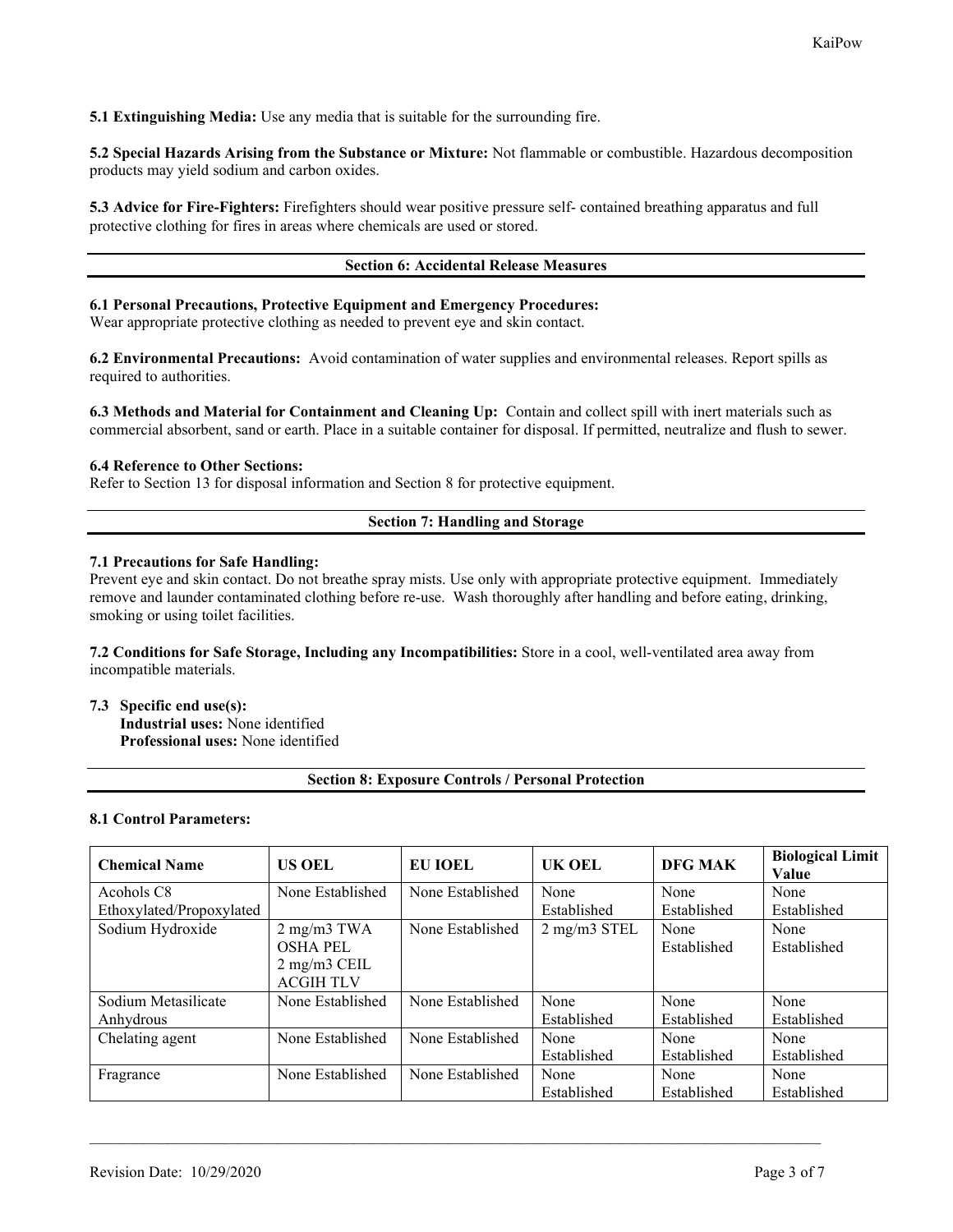## **8.2 Exposure Controls:**

**Appropriate Engineering Controls:** General ventilation is generally adequate for normal use. Use local exhaust ventilation if needed to maintain concentration of hazardous constituents below recommended limits.

## **Personal Protective Measurers**

**Respiratory Protection:** Not necessary if workplace concentrations of hazardous constituents are below recommended limits. If the exposure limit is exceeded, an approved respirator should be worn. Respirator selection and use should be based on contaminant type, form and concentration. Follow applicable local or national regulations, in the US: OSHA 1910.134, ANSI Z88.2 and good Industrial Hygiene practice.

**Eye Protection:** Use chemical safety goggles and a full face shield where splashing is possible. Maintain eye wash fountain and quick-drench facilities in work area.

**Skin Protection:** Impervious gloves such as nitrile recommended where contact is likely. Wear protective clothing as required to avoid any skin contact when handling.

**Other protection:** None required.

#### **Section 9: Physical and Chemical Properties**

### **9.1 Information on basic Physical and Chemical Properties:**

**Appearance and Odor:** Clear blue liquid with a floral odor.

| <b>Solubility in Water:</b>  | Soluble        | <b>Boiling Point:</b>         | $210^{\circ}F$ |
|------------------------------|----------------|-------------------------------|----------------|
| <b>Odor Threshold:</b>       | Not determined | <b>Partition Coefficient:</b> | Not determined |
| pH:                          | $11 - 12.5$    | <b>Melting Point:</b>         | Not determined |
| <b>Specific Gravity:</b>     | 1.06-1.08      | <b>Vapor Density:</b>         | Not determined |
| <b>Evaporation Rate:</b>     | Not determined | <b>Vapor Pressure:</b>        | Not determined |
| Flammability(solid/gas):     | Not determined | <b>Flash Point:</b>           | Not determined |
| <b>Explosive Limits:</b>     | Not determined | Autoignition                  | Not determined |
|                              |                | Temperature:                  |                |
| Decomposition                | Not determined | Viscosity:                    | Not determined |
| Temperature:                 |                |                               |                |
| <b>Explosive Properties:</b> | Not determined | <b>Oxidizing Properties:</b>  | None           |

#### **9.2 Other Information:** None

## **Section 10: Stability and Reactivity**

**10.1 Reactivity:** Not reactive under normal conditions of use and storage.

**10.2 Chemical Stability:** Stable.

**10.3 Possibility of Hazardous Reactions:** Reaction with strong acids will generate heat.

**10.4 Conditions to Avoid:** None known.

**10.5 Incompatible Materials:** Avoid strong acids.

**10.6 Hazardous Decomposition Products:** Hazardous decomposition products may yield sodium and carbon oxides.

 $\mathcal{L}_\mathcal{L} = \{ \mathcal{L}_\mathcal{L} = \{ \mathcal{L}_\mathcal{L} = \{ \mathcal{L}_\mathcal{L} = \{ \mathcal{L}_\mathcal{L} = \{ \mathcal{L}_\mathcal{L} = \{ \mathcal{L}_\mathcal{L} = \{ \mathcal{L}_\mathcal{L} = \{ \mathcal{L}_\mathcal{L} = \{ \mathcal{L}_\mathcal{L} = \{ \mathcal{L}_\mathcal{L} = \{ \mathcal{L}_\mathcal{L} = \{ \mathcal{L}_\mathcal{L} = \{ \mathcal{L}_\mathcal{L} = \{ \mathcal{L}_\mathcal{$ 

## **Section 11: Toxicological Information**

## **11.1 Information on Toxicological Effects:**

#### **Potential Health Hazards**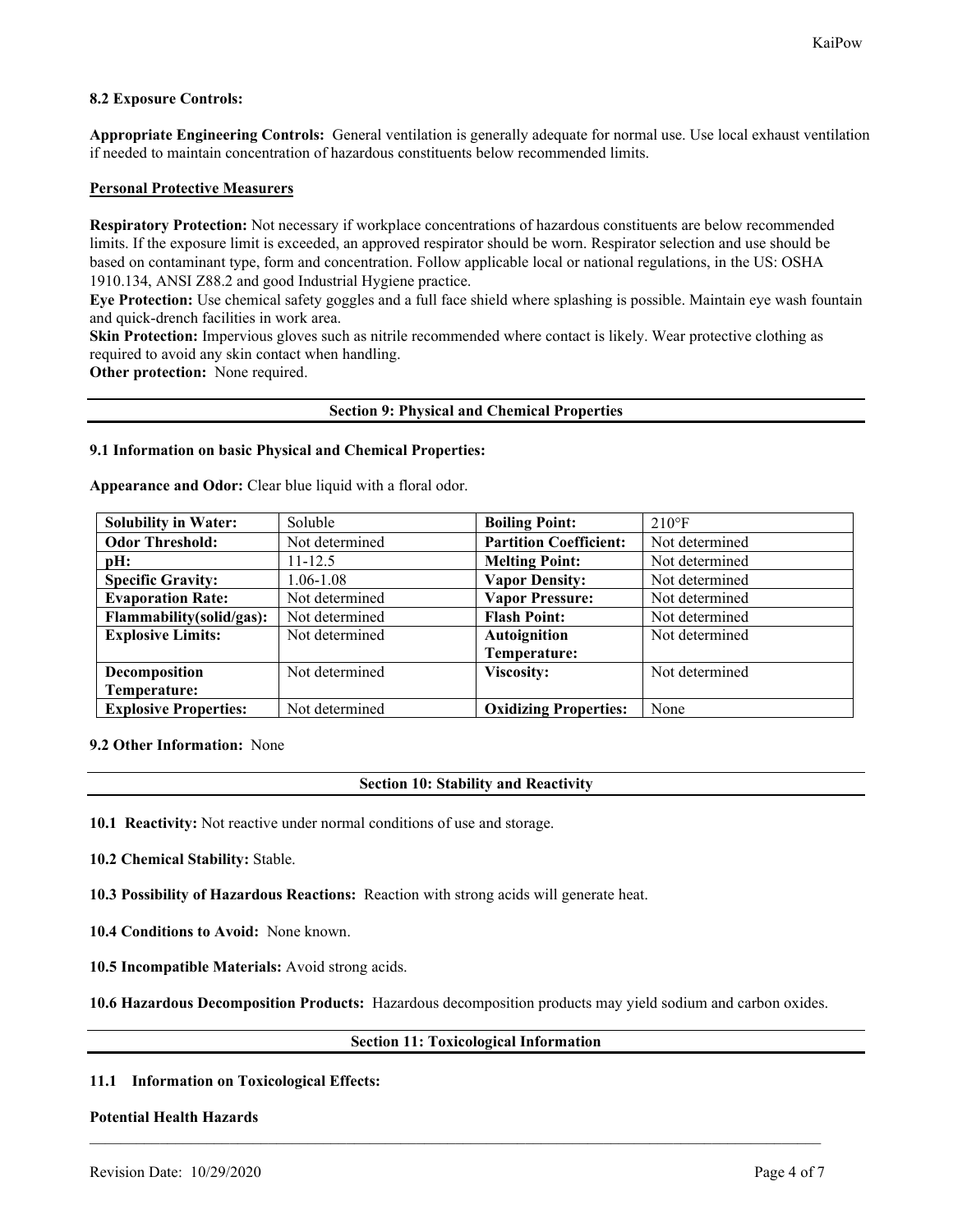**Inhalation:** Mist and vapors may cause irritation to the eyes, mucous membranes and upper respiratory tract. High concentrations may cause severe irritation and pulmonary edema.

**Skin Contact:** May cause severe irritation and burns with reddening and pain. Prolonged or repeated skin contact with diluted solutions or mists may cause dermatitis.

**Eye Contact:** Liquid or mists may cause severe irritation or burns with tearing and blurred vision. Permanent damage and blindness may occur.

**Ingestion:** May cause gastrointestinal corrosion, abdominal pain and nausea, circulatory shock and death.

**Acute toxicity values:** Product ATE: Oral > 2000 mg/kg, dermal > 2000 mg/kg. Sodium Metasilicate Anhydrous: LD50 oral rat: 994.7 mg/kg, LC50 inhalation rat > 2.06 mg/L/4hr, LD50 dermal rat > 5000 mg/kg.

**Skin corrosion/irritation:** Corrosive to skin

**Eye damage/ irritation:** Product is damaging to eyes.

**Respiratory Irritation:** Prolonged inhalation may cause respiratory irritation.

**Respiratory Sensitization:** Not known to be a sensitizer.

**Skin Sensitization:** Not known to be a sensitizer.

**Germ Cell Mutagenicity:** This product is not expected to present a risk of genetic damage

**Carcinogenicity:** None of the components is listed as a potential carcinogen by IARC, NTP, OSHA or the EU CLP.

**Developmental / Reproductive Toxicity:** No specific data is available.

**Specific Target Organ Toxicity (Single Exposure):** No specific data is available.

**Specific Target Organ Toxicity (Repeated Exposure):** No specific data is available. No adverse effects are expected.

#### **Section 12: Ecological Information**

#### **12.1 Toxicity:**

Sodium Metasilicate Anhydrous: Gambusia affinis LC50: 2320 mg/L/96hr

**12.2 Persistence and degradability:** Surfactants are biodegradable.

**12.3 Bioaccumulative Potential:** No data available.

**12.4 Mobility in Soil:** No data available.

**12.5 Results of PBT and vPvB assessment:** None required.

**12.6 Other Adverse Effects:** No data available.

#### **Section 13: Disposal Considerations**

#### **13.1 Waste Treatment Methods:**

Dispose in accordance with all local, state and national regulations. Local regulations may be more stringent than regional and national requirements. It is the responsibility of the waste generator to determine the toxicity and physical characteristics of the material to determine the proper waste identification and disposal in compliance with applicable regulations

#### **Section 14: Transport Information**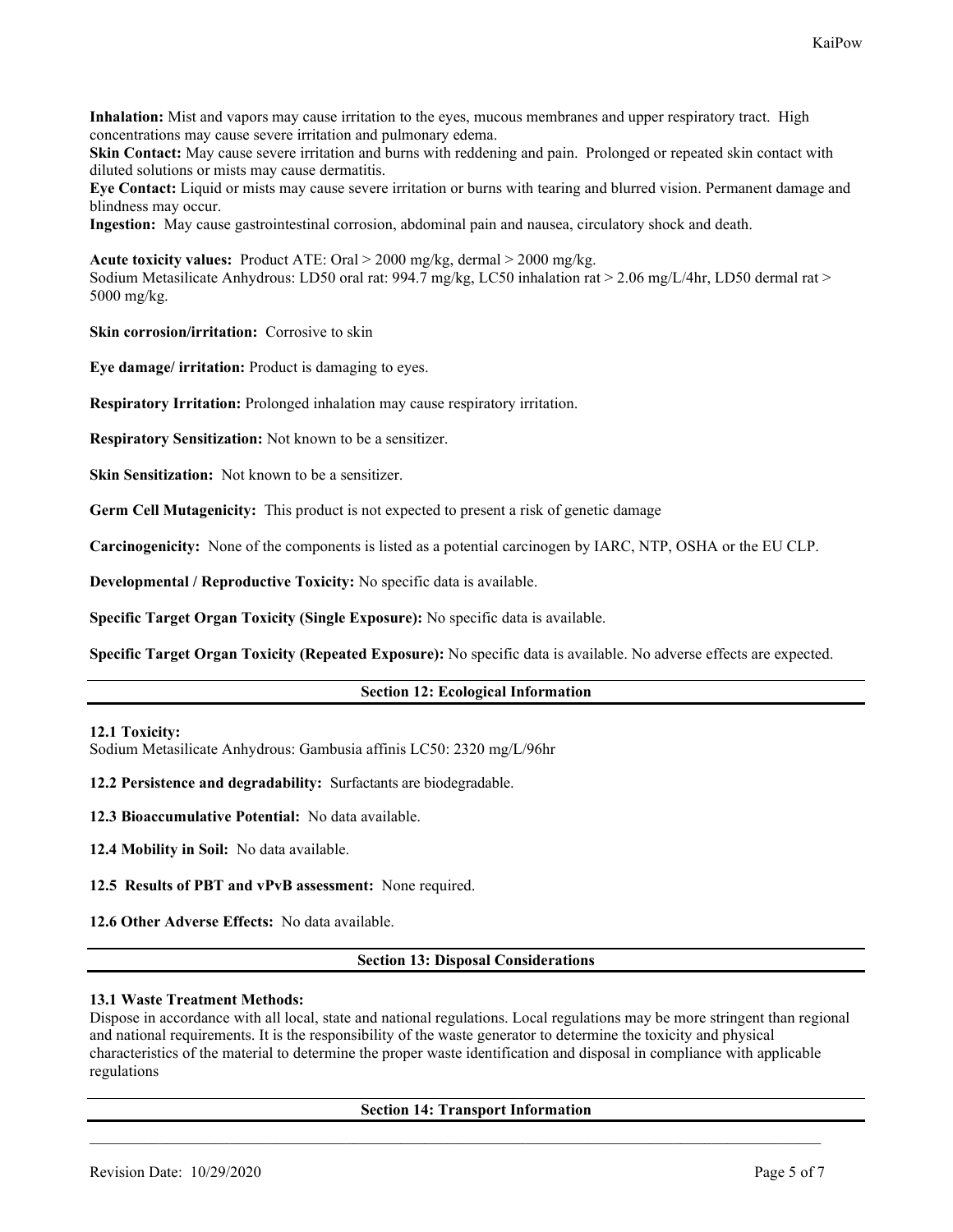|                        | 14.1 UN<br><b>Number</b> | 14.2 UN Proper Shipping Name                                                          | 14.3<br>Hazard<br>Class(s) | 14.4<br>Packing<br>Group | 14.5<br><b>Environmental</b><br><b>Hazards</b> |
|------------------------|--------------------------|---------------------------------------------------------------------------------------|----------------------------|--------------------------|------------------------------------------------|
| <b>US DOT</b>          | <b>UN3266</b>            | Corrosive liquid, basic, inorganic, n.o.s.<br>(sodium hydroxide, sodium metasilicate) | 8                          | Ш                        | N <sub>o</sub>                                 |
| Canadian<br><b>TDG</b> | UN3266                   | Corrosive liquid, basic, inorganic, n.o.s.<br>(sodium hydroxide, sodium metasilicate) | 8                          | Ш                        | N <sub>o</sub>                                 |
| EU<br><b>ADR/RID</b>   | <b>UN3266</b>            | Corrosive liquid, basic, inorganic, n.o.s.<br>(sodium hydroxide, sodium metasilicate) | 8                          | Ш                        | N <sub>o</sub>                                 |
| <b>IMDG</b>            | UN3266                   | Corrosive liquid, basic, inorganic, n.o.s.<br>(sodium hydroxide, sodium metasilicate) | 8                          | Ш                        | N <sub>o</sub>                                 |
| <b>IATA/ICAO</b>       | <b>UN3266</b>            | Corrosive liquid, basic, inorganic, n.o.s.<br>(sodium hydroxide, sodium metasilicate) | 8                          | Ш                        | N <sub>o</sub>                                 |

Note: These products can be shipped under limited quantity provisions – refer to specific regulations for requirements.

## **14.6 Special Precautions for User:** None identified

#### **14.7 Transport in Bulk According to Annex III MARPOL 73/78 and the IBC Code:** Not applicable.

## **Section 15: Regulatory Information**

## **15.1 Safety, Health and Environmental Regulations/Legislation Specific for the Substance or Mixture**

## **UNITED STATES REGULATIONS:**

**U.S. SARA Reporting Requirements**: The components of this product are not subject to the reporting requirements of Sections 302, 304, and 313 Of Title III of the Superfund Amendments and Reauthorization Act.

**U.S. SARA Threshold Planning Quantity:** There are no specific Threshold Planning Quantities for the components of this product. The default Federal MSDS submission and inventory requirement filing threshold of 10,000 lbs (4,540 kg) therefore applies, per 40 CFR 370.20.

**U.S. CERCLA Reportable Quantity (RQ):** This product has a Reportable Quantity (RQ) of 20,000 lbs. (based on the RQ for Sodium Hydroxide of 1000 lbs present at <5%). Releases above the RQ must be reported to the National Response Center. Many states have more stringent release reporting requirements. Report spills required under federal, state and local regulations.

**U.S. TSCA Inventory Status:** The components of this product are listed on the TSCA Inventory or are exempted from listing.

#### **Other U.S. Federal Regulations:** None

**California Safe Drinking Water And Toxic Enforcement Act (Proposition 65):** Ingredients within this product are not on the Proposition 65 Lists.

| <b>Section 16: Other Information</b> |         |           |                    |  |
|--------------------------------------|---------|-----------|--------------------|--|
| NFPA RATING (NFPA 704)               | FIRE: 0 | HEALTH: 3 | INSTABILITY: 0     |  |
| <b>HMIS RATING</b>                   | FIRE: 0 | HEAITH:3  | PHYSICAL HAZARD: 0 |  |

 $\mathcal{L}_\mathcal{L} = \{ \mathcal{L}_\mathcal{L} = \{ \mathcal{L}_\mathcal{L} = \{ \mathcal{L}_\mathcal{L} = \{ \mathcal{L}_\mathcal{L} = \{ \mathcal{L}_\mathcal{L} = \{ \mathcal{L}_\mathcal{L} = \{ \mathcal{L}_\mathcal{L} = \{ \mathcal{L}_\mathcal{L} = \{ \mathcal{L}_\mathcal{L} = \{ \mathcal{L}_\mathcal{L} = \{ \mathcal{L}_\mathcal{L} = \{ \mathcal{L}_\mathcal{L} = \{ \mathcal{L}_\mathcal{L} = \{ \mathcal{L}_\mathcal{$ 

#### **EU and GHS Classes and Risk Phrases and Hazard Statements for Reference (See Sections 2 and 3):**

H290 May be corrosive to metals

H314 Causes severe skin burns and eye damage.

H315 Causes skin irritation.

H318 Causes serious eye damage.